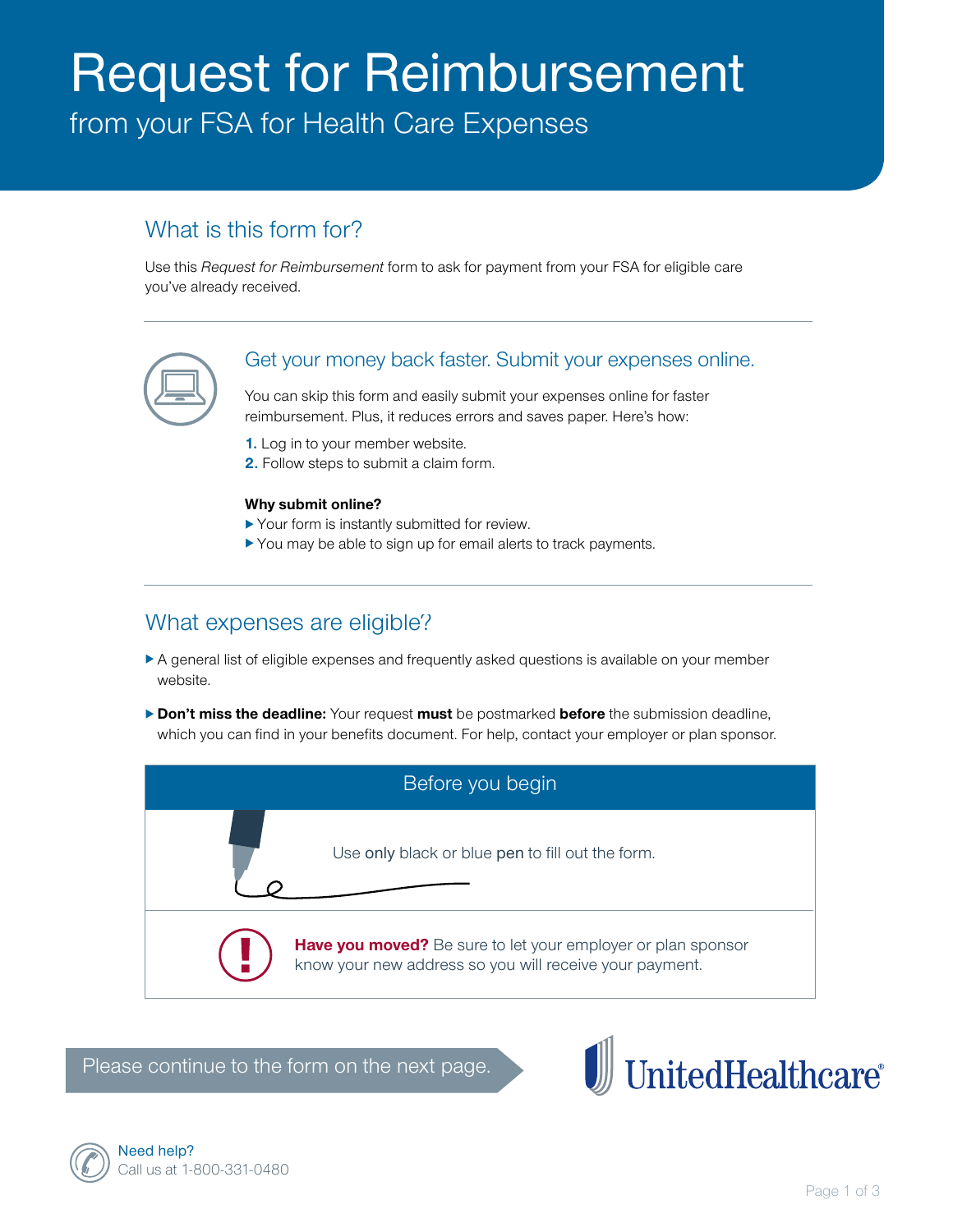| Part 1: About you                                                                                                                                                                 |                                                                     |                                                                                                                                                     |
|-----------------------------------------------------------------------------------------------------------------------------------------------------------------------------------|---------------------------------------------------------------------|-----------------------------------------------------------------------------------------------------------------------------------------------------|
| Required information, please complete this section.                                                                                                                               |                                                                     |                                                                                                                                                     |
| Your name (Last, First, MI)                                                                                                                                                       |                                                                     | Your employer                                                                                                                                       |
| You can find these two numbers on your Health Plan ID Card or your member website.<br>Your UnitedHealthcare Member ID#<br>Your mailing address (street address, city, state, ZIP) | Your Group Number                                                   | Your Date of Birth                                                                                                                                  |
| Part 2: About your expenses                                                                                                                                                       |                                                                     |                                                                                                                                                     |
| Complete the information below for each expense you're submitting.<br>If you have more than three expenses, please print out multiple copies of this page.                        |                                                                     |                                                                                                                                                     |
| Expense 1<br>Information must match your receipt.                                                                                                                                 |                                                                     |                                                                                                                                                     |
| Start date of care or service<br>2<br>U                                                                                                                                           | Patient name                                                        |                                                                                                                                                     |
| End date (may be the same as start date)<br>2<br>$\left( \right)$<br>Amount<br>\$                                                                                                 | This is (check one):<br>O Myself<br>O My spouse<br>$O$ My dependent | Type of Expense (check one):<br>O Medical<br>O Prescription (RX)<br>O Dental<br>O Over-the-Counter (OTC)<br>O Vision<br>O Premiums<br>$O$ Hearing   |
| Expense 2<br>Information must match your receipt.                                                                                                                                 |                                                                     |                                                                                                                                                     |
| Start date of care or service<br>$\mathbf{2}$<br>$\bigcirc$                                                                                                                       | Patient name                                                        |                                                                                                                                                     |
| End date (may be the same as start date)<br>2<br>$\bigcirc$<br>Amount<br>\$                                                                                                       | This is (check one):<br>O Myself<br>O My spouse<br>O My dependent   | Type of Expense (check one):<br>O Medical<br>O Prescription (RX)<br>$O$ Dental<br>O Over-the-Counter (OTC)<br>O Premiums<br>O Vision<br>$O$ Hearing |
| Expense 3<br>$\mathbf{3}$<br>Information must match your receipt.                                                                                                                 |                                                                     |                                                                                                                                                     |
| Start date of care or service<br>2<br>O                                                                                                                                           | Patient name                                                        |                                                                                                                                                     |
| End date (may be the same as start date)<br>2<br>$\bigcirc$<br>Amount<br>\$                                                                                                       | This is (check one):<br>O Myself<br>O My spouse<br>O My dependent   | Type of Expense (check one):<br>O Medical<br>O Prescription (RX)<br>O Over-the-Counter (OTC)<br>O Dental<br>O Premiums<br>O Vision<br>$O$ Hearing   |
| Need help?<br>Please continue the form on the next page.<br>Call us at 1-800-331-0480<br>Page 2 of 3                                                                              |                                                                     |                                                                                                                                                     |